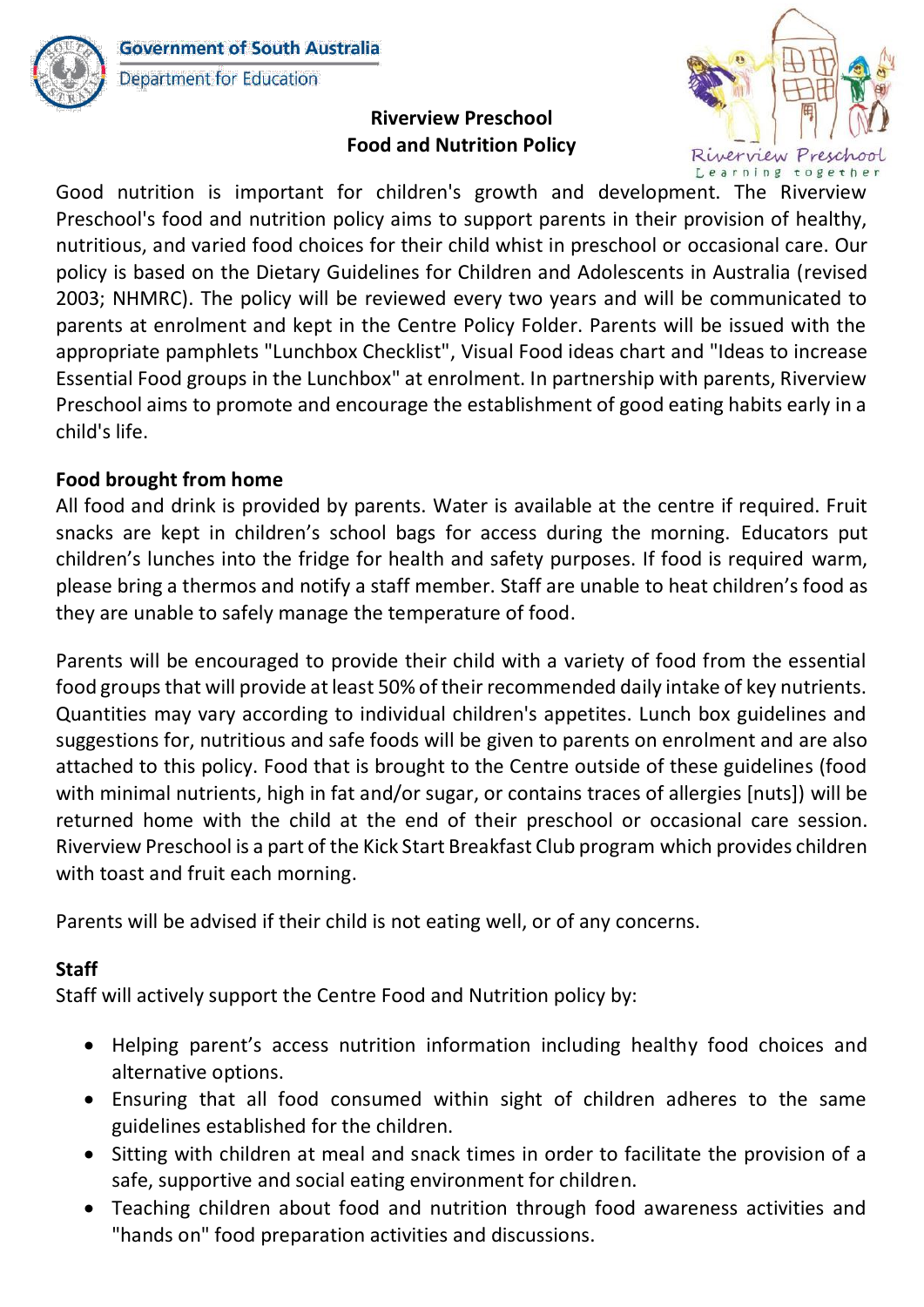#### **Choking Hazards**

To make eating safer for children staff will:

- Ensure children are always seated and supervised when eating.
- Never force a child to eat.
- Encourage children to eat slowly and chew well.
- **•** Encourage children to feed themselves.

Children of any age can choke on food. Children under 4 years are most at risk because they:

- Do not have back teeth to chew and grind food.
- Are still learning to eat, chew and swallow.

## **Food Allergies and Intolerances**

The needs of children with food allergies, food sensitivities or medical diets will be catered for in consultation with parents and the appropriate medical professionals. At/During enrolment, parents will be asked if their child has a known or suspected food allergy or intolerance. This information will be recorded on the child's enrolment form and an allergy form will need to be completed by the child's doctor/general practitioner. We will record the child's known or suspected food allergies/intolerances on an individual allergy photo card which will be laminated and displayed in the kitchen area alongside medications for all staff, including relievers to be aware.

# **Special diets for non-medical reasons (cultural, religious and other reasons)**

Health professional input is not required but will be encouraged if the staff are concerned that the diet is not nutritionally adequate as a result of the diet request. Staff will ensure all religious or cultural diets are taken into consideration when planning cooking activities or events that require the centre to supply food.

**In addition:** "Pre-Packaged Snacks" must be less than 15g sugar and 10g fat per 100gms. **Exception:** Muesli bars can be less than 20g sugar per 100g (with no nuts or chocolate) as we understand fruit content drives up the sugar content This information must be written by the manufacturer on the packaging supplied.

**Other Exceptions:** yoghurts, custards, cheese sticks and dried fruit.

A visual suggestion/not allowed chart is given to all families to ensure children and families are adhering to centre policy.

## **Perishable Foods.**

Leftover food, which includes dairy products and other perishable foods, will be placed back in the fridge and handed back at the end of the day.